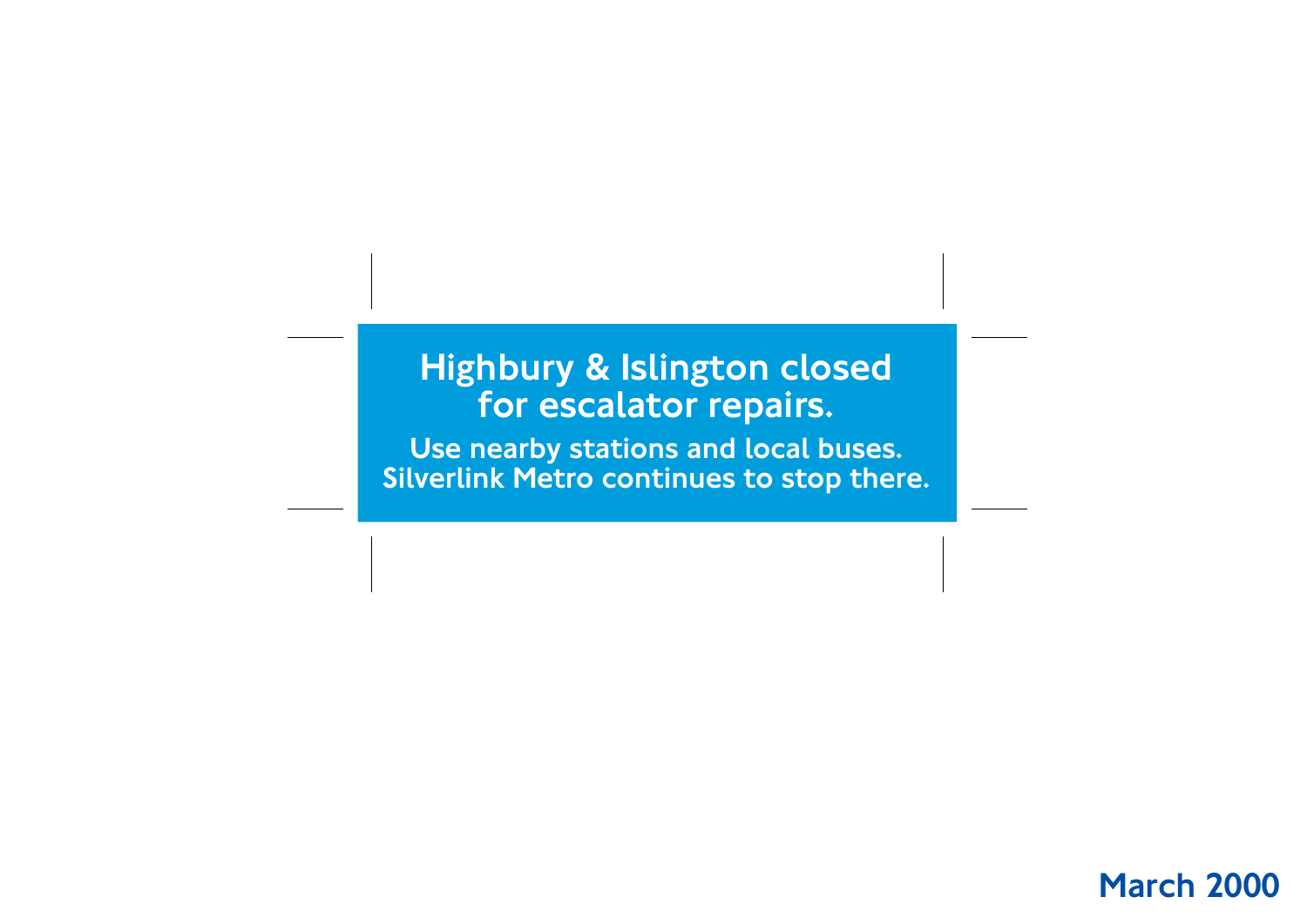Walthamstow Central closed for escalator repairs from Monday 20 March for up to six weeks.

Special buses run between Walthamstow Central and Blackhorse Road throughout the day

#### March 2000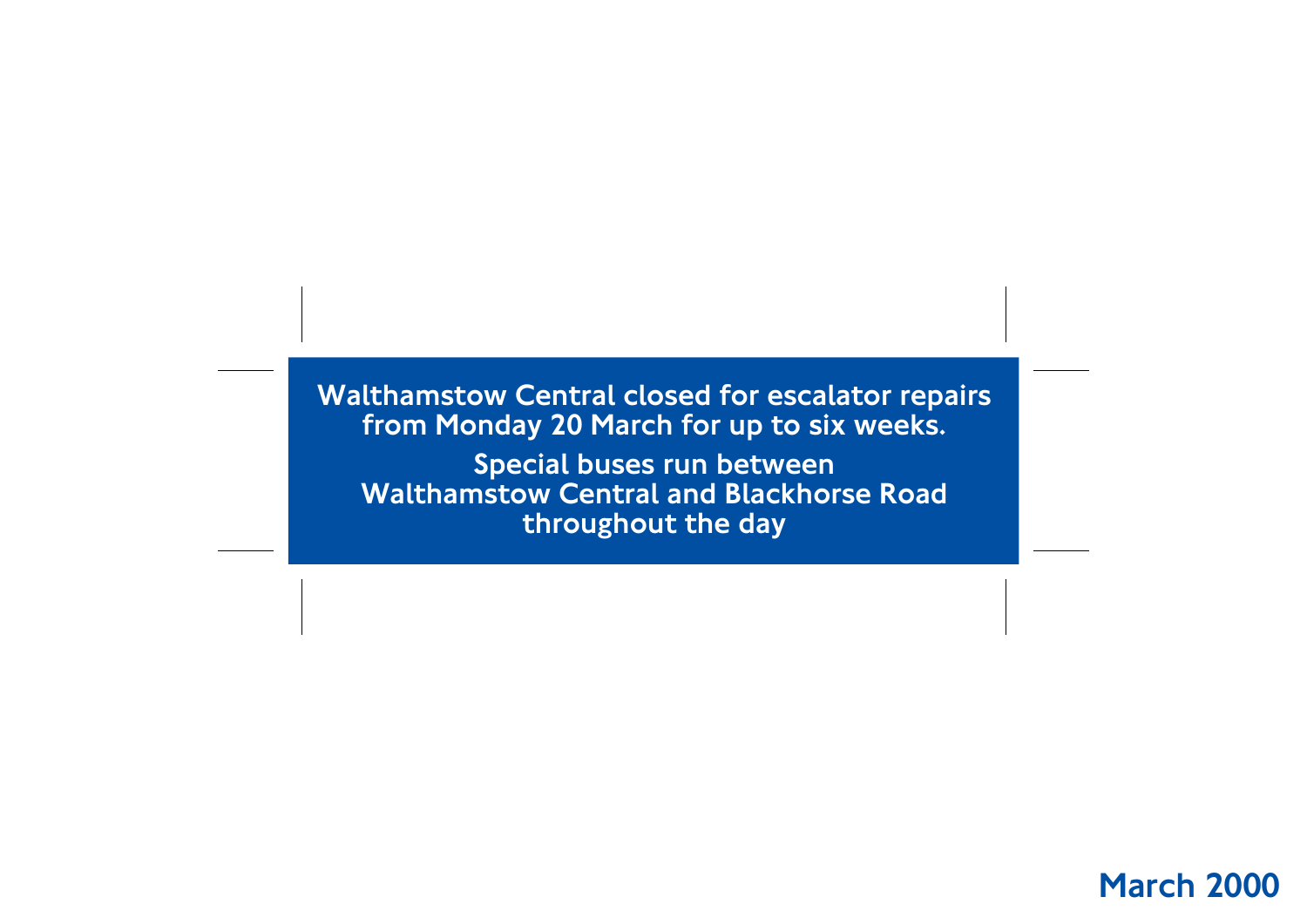Victoria line trains replaced by special buses between Victoria and Brixton 5-25 August 2000

# July 2000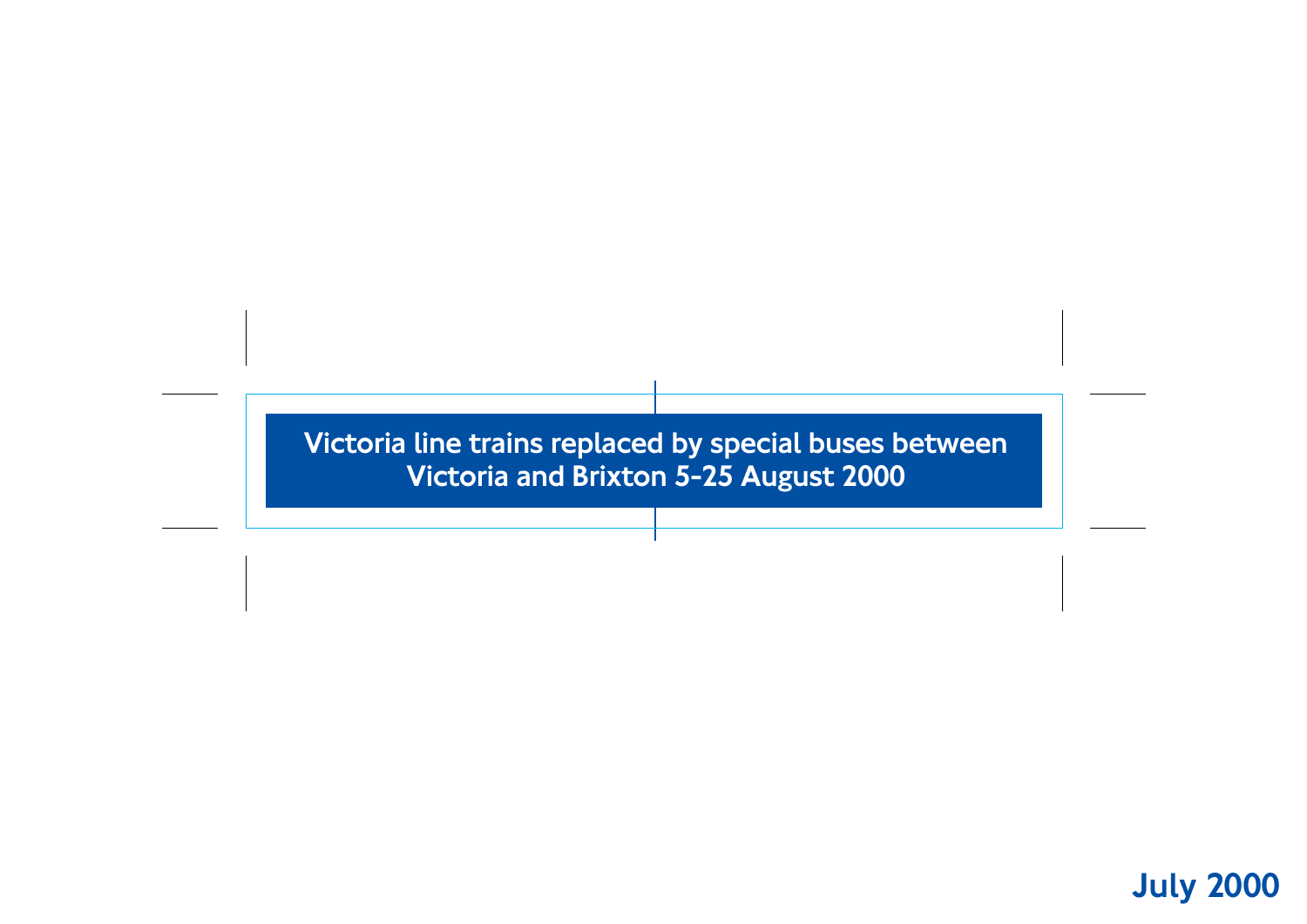



**Victoria Line Upgrade work**  Until late November 2007, Victoria line services will finish earlier on Monday to Thursday evenings. Please aim to complete your journey by 2230, or use alternative routes. Upgrade works at weekends may also affect your journey. Check before you travel: look for publicity at stations, visit tfl.gov.uk/check or call 020 7222 1234.

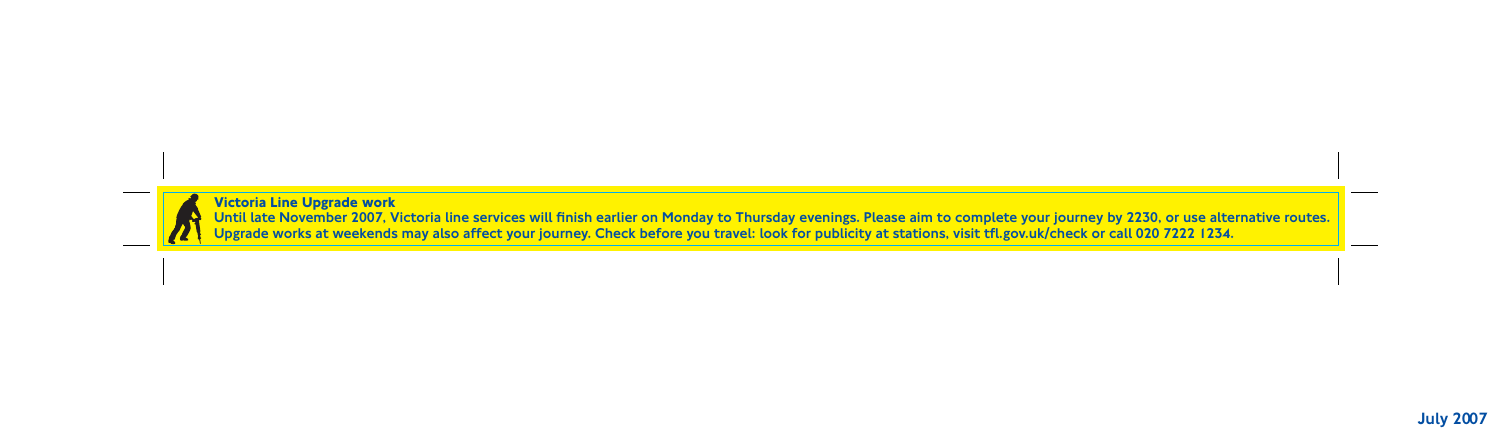

Size: 270mm x 41mm Part Number: 28124/231



#### **Victoria Line Upgrade work**

Between Monday 4 February and late November 2008, Victoria line services will finish earlier on Monday to Thursday evenings. Track closures for upgrade works at weekends may also affect your journey. Check before you travel: look for publicity at stations, visit tfl.gov.uk/check or call 020 7222 1234.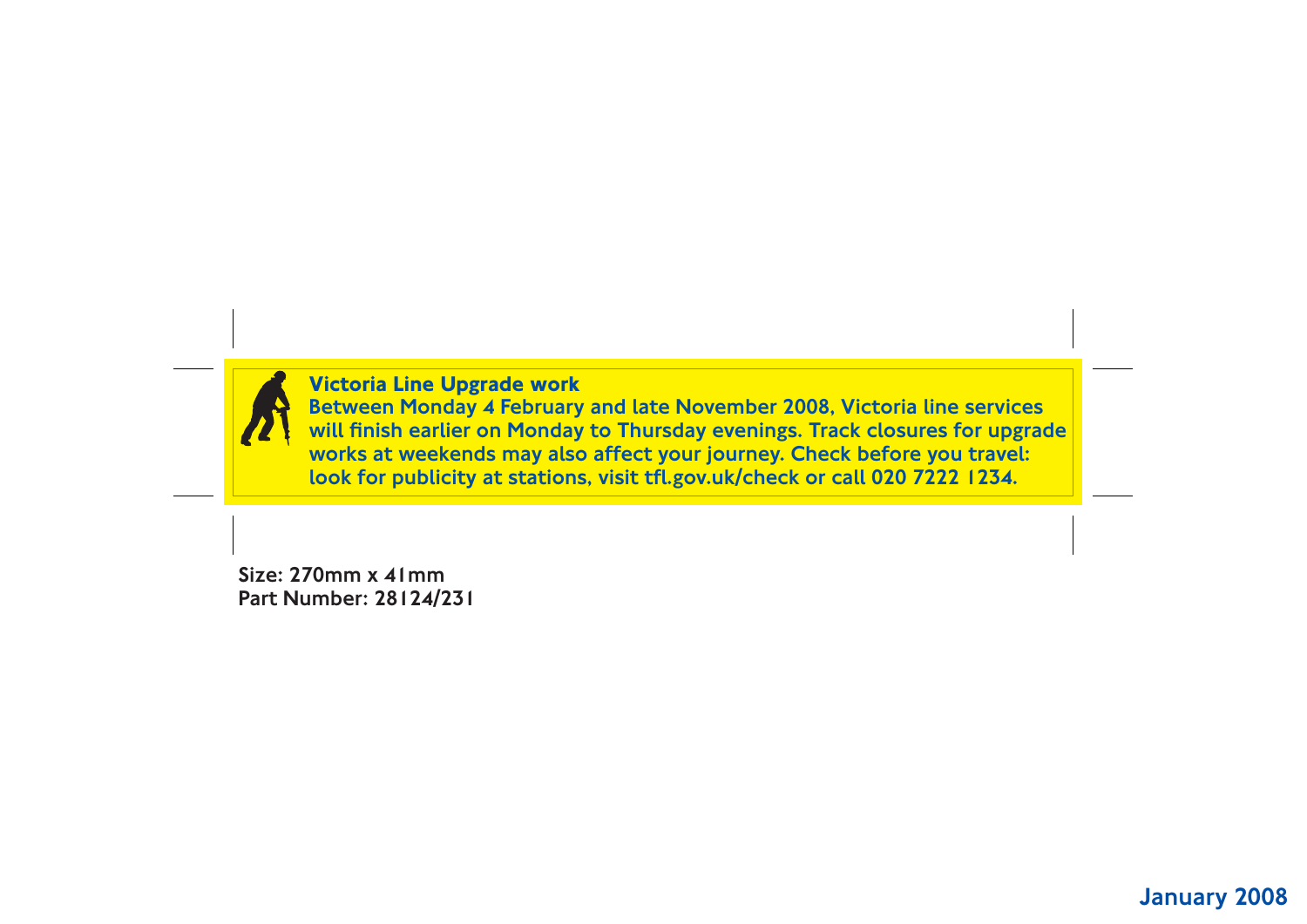#### January 2008

Size: 360mm x 33mm Part Numbers: 28124/227 & 28124/228

**Victoria Line Upgrade work**  Between Monday 4 February and late November 2008, Victoria line services will finish earlier on Monday to Thursday evenings. Track closures for upgrade works at weekends may also affect your journey. Check before you travel: look for publicity at stations, visit tfl.gov.uk/check or call 020 7222 1234.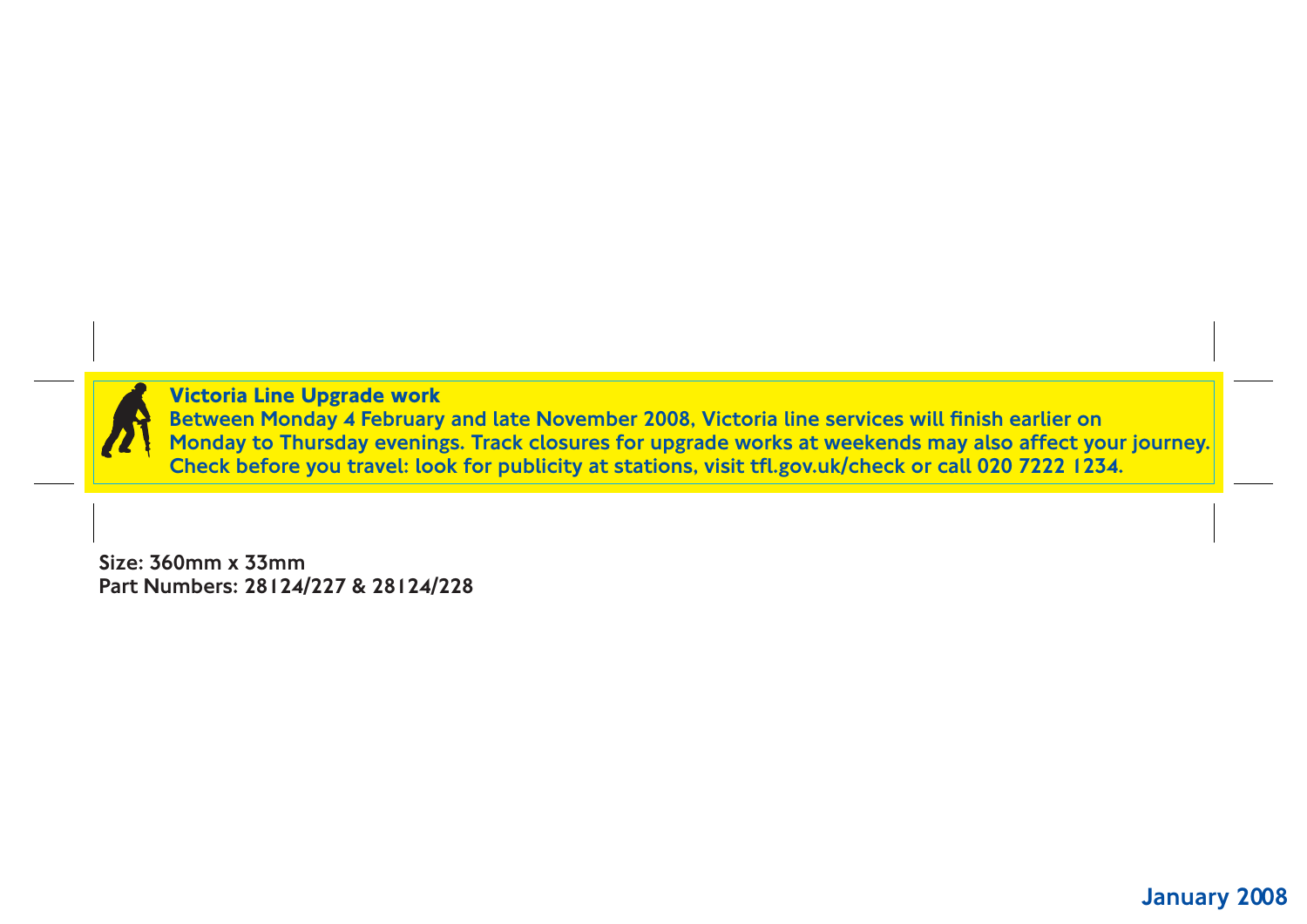

for Part No's: 28124/231, 28124/227 & 28124/228 Size: 72 x 103mm

# August 2009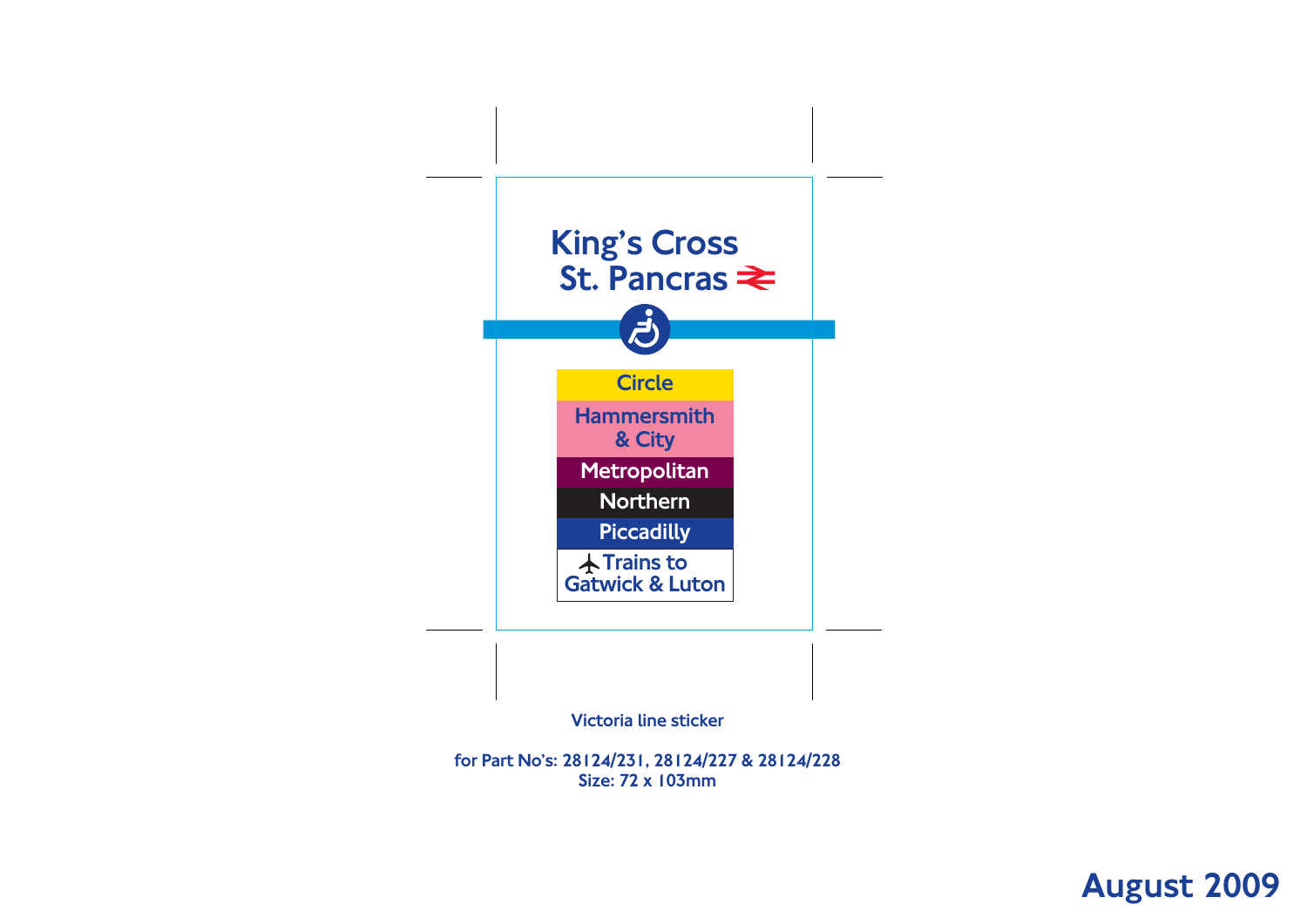

for Part No's: 28124/231, 28124/227 & 28124/228 Size: 72 x 103mm

### September 2009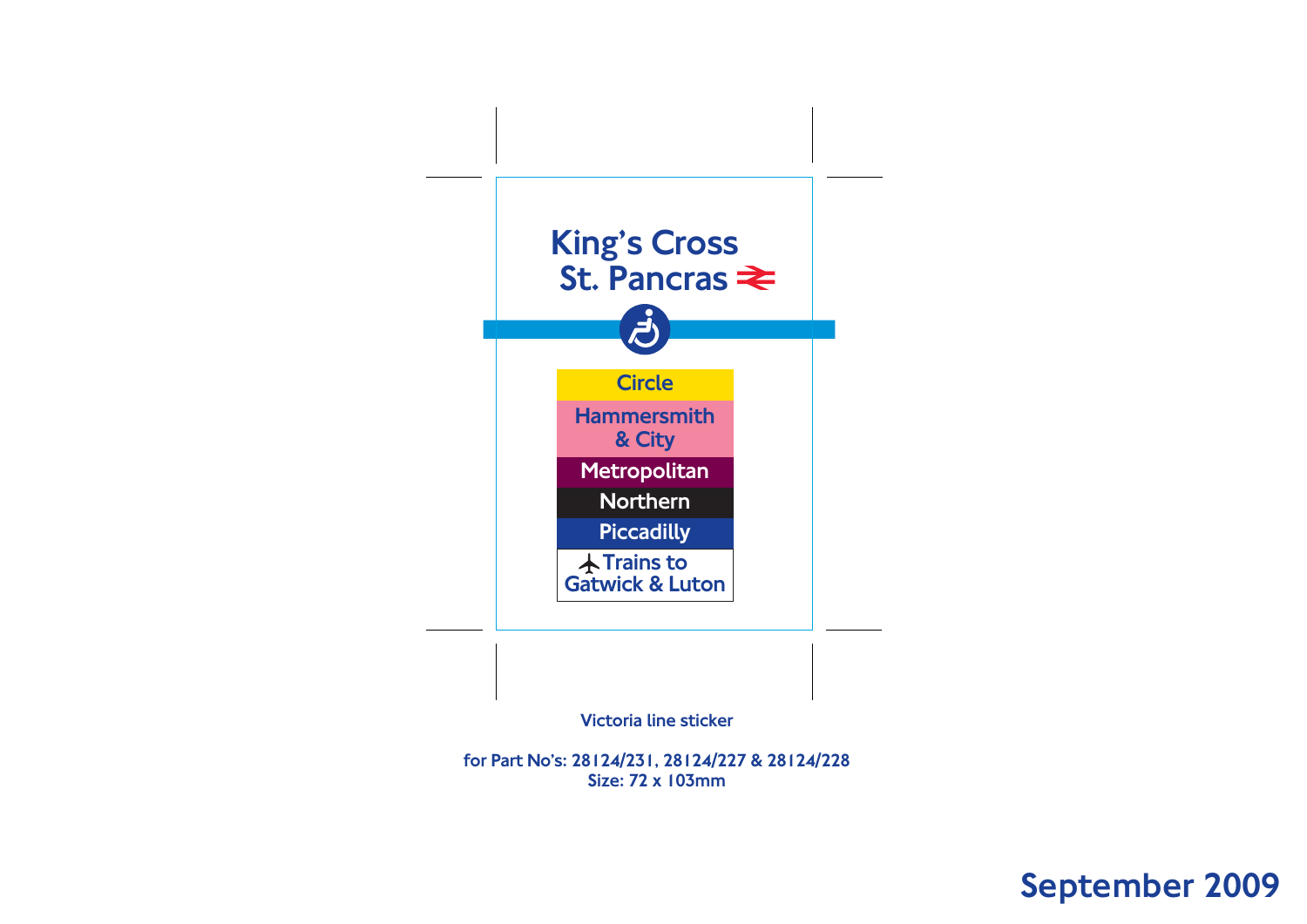

Victoria line sticker 56 x 64mm To fit part number 28124/232

# July 2011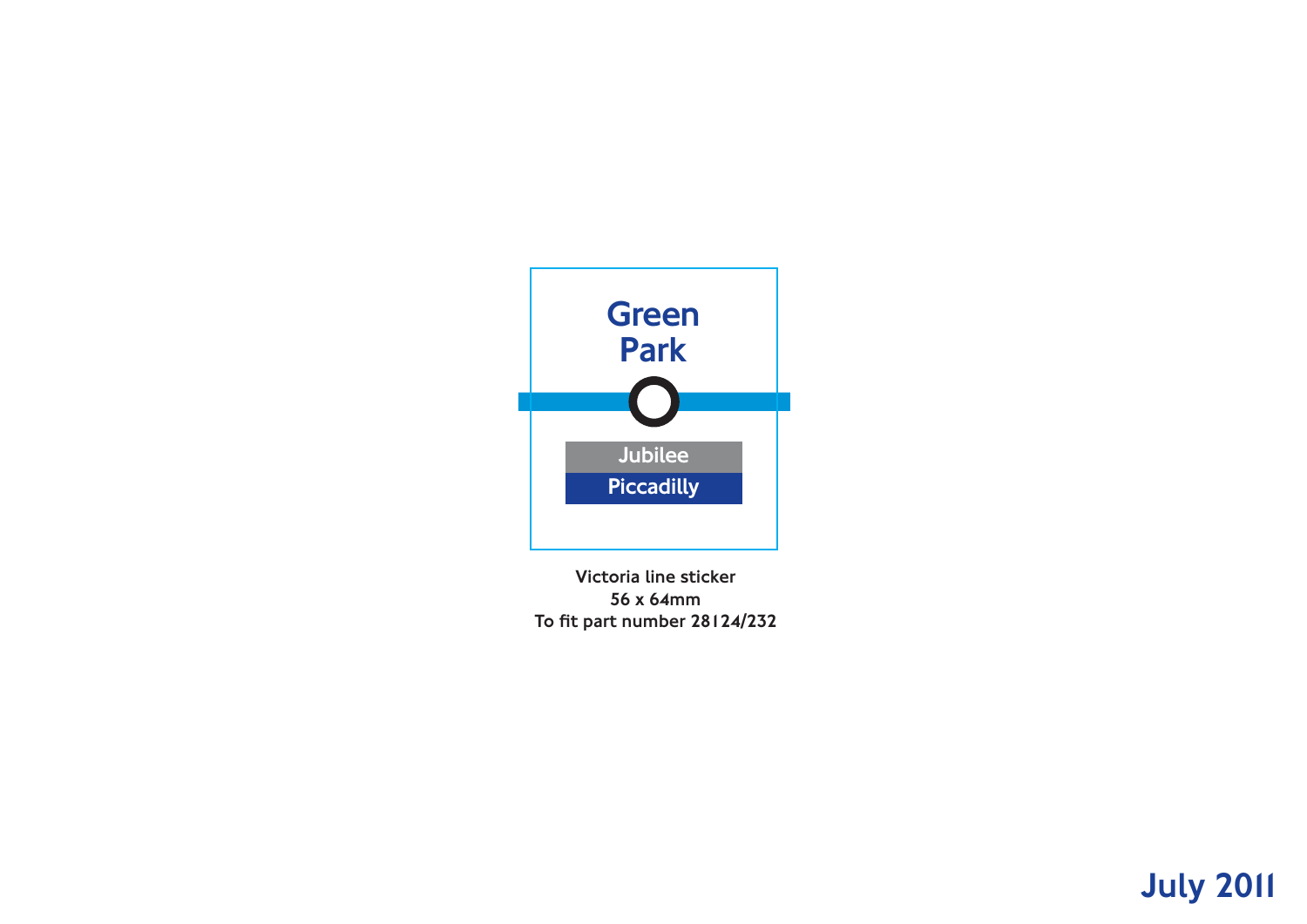Victoria line sticker 230 x 50mm To fit part number 28124/232

# **March 2015**

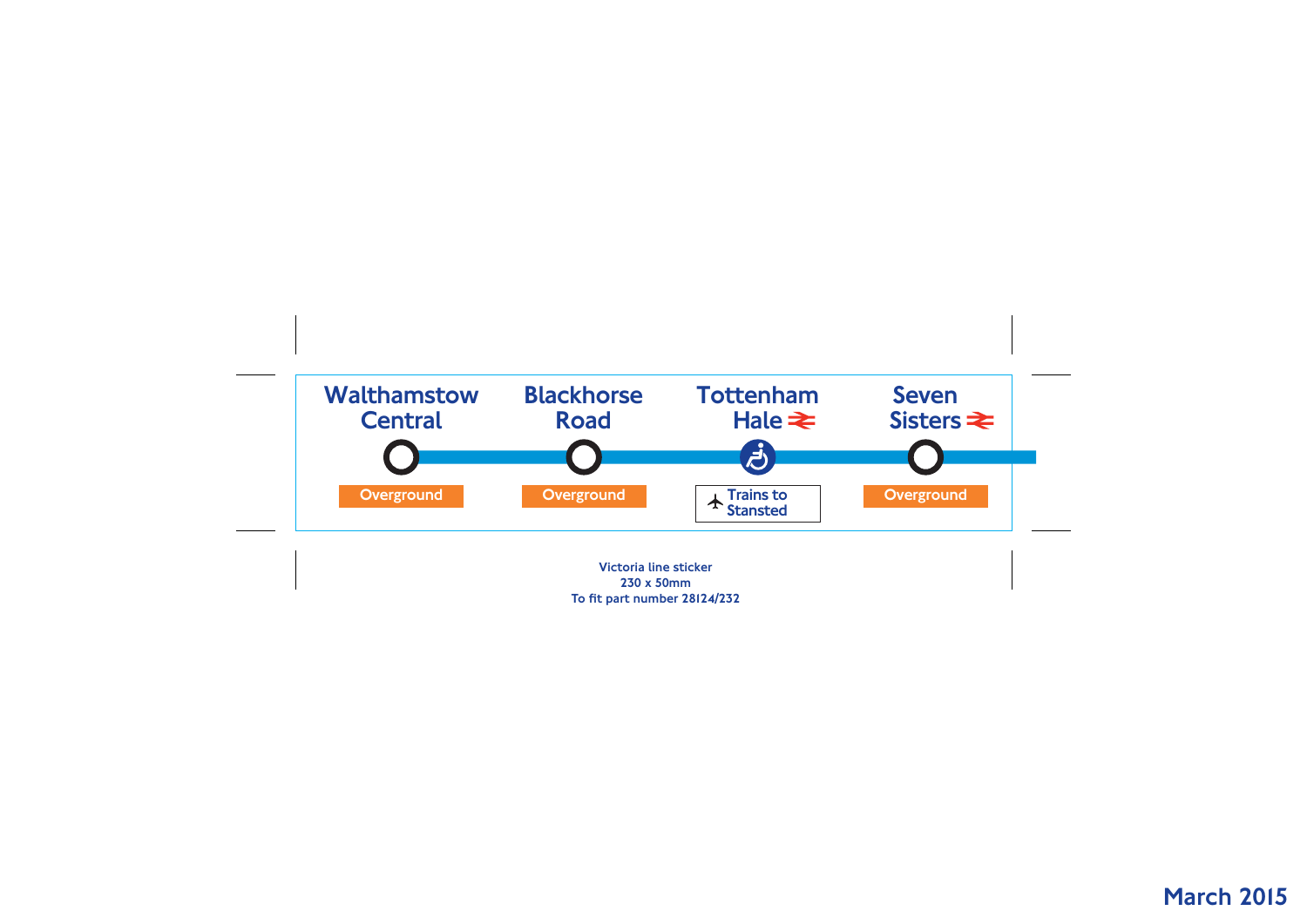

Victoria line sticker 230 x 73mm To fit part number 28124/232

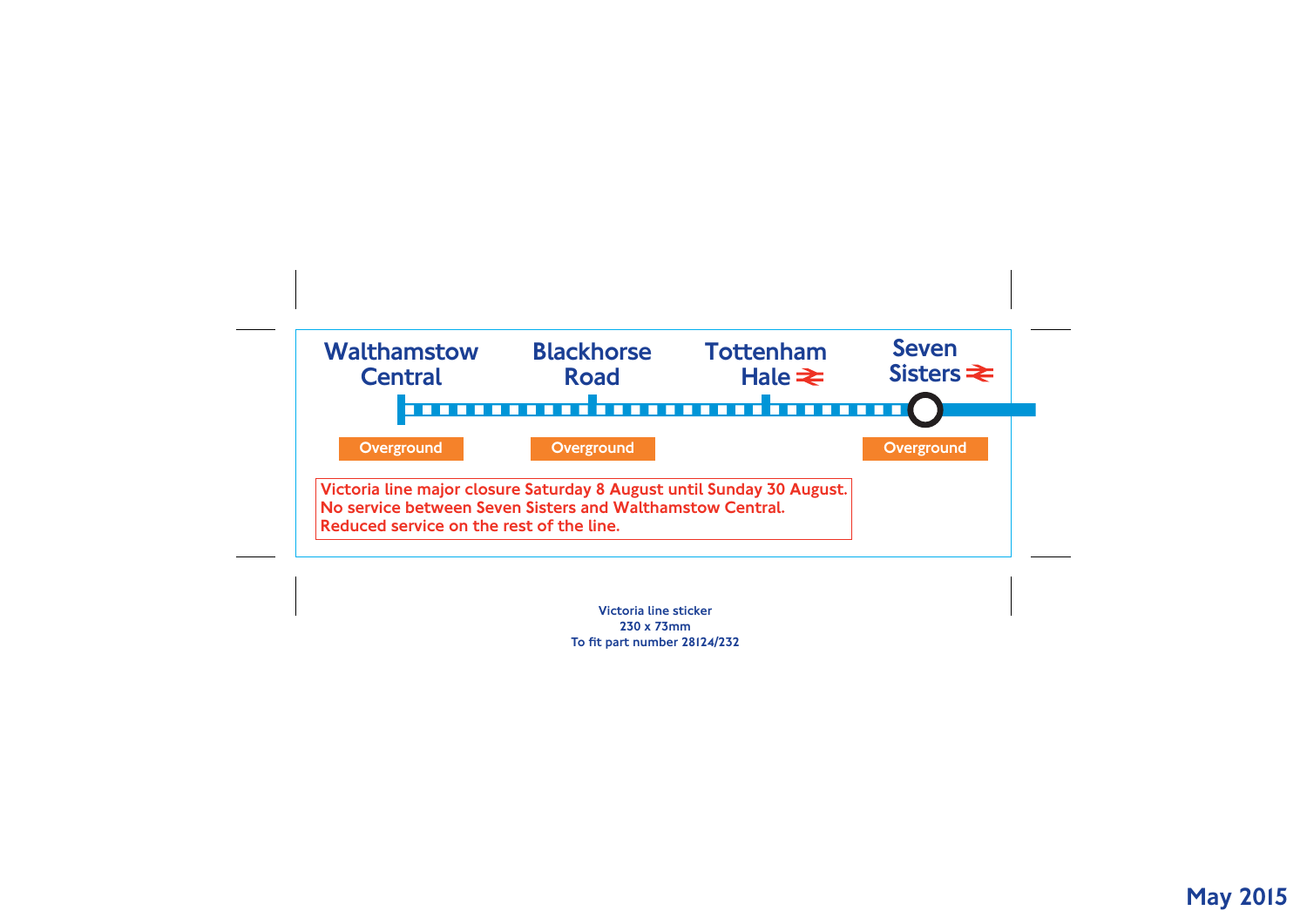

Victoria line sticker 153 x 87mm To fit part number 28124/232

### October 2015